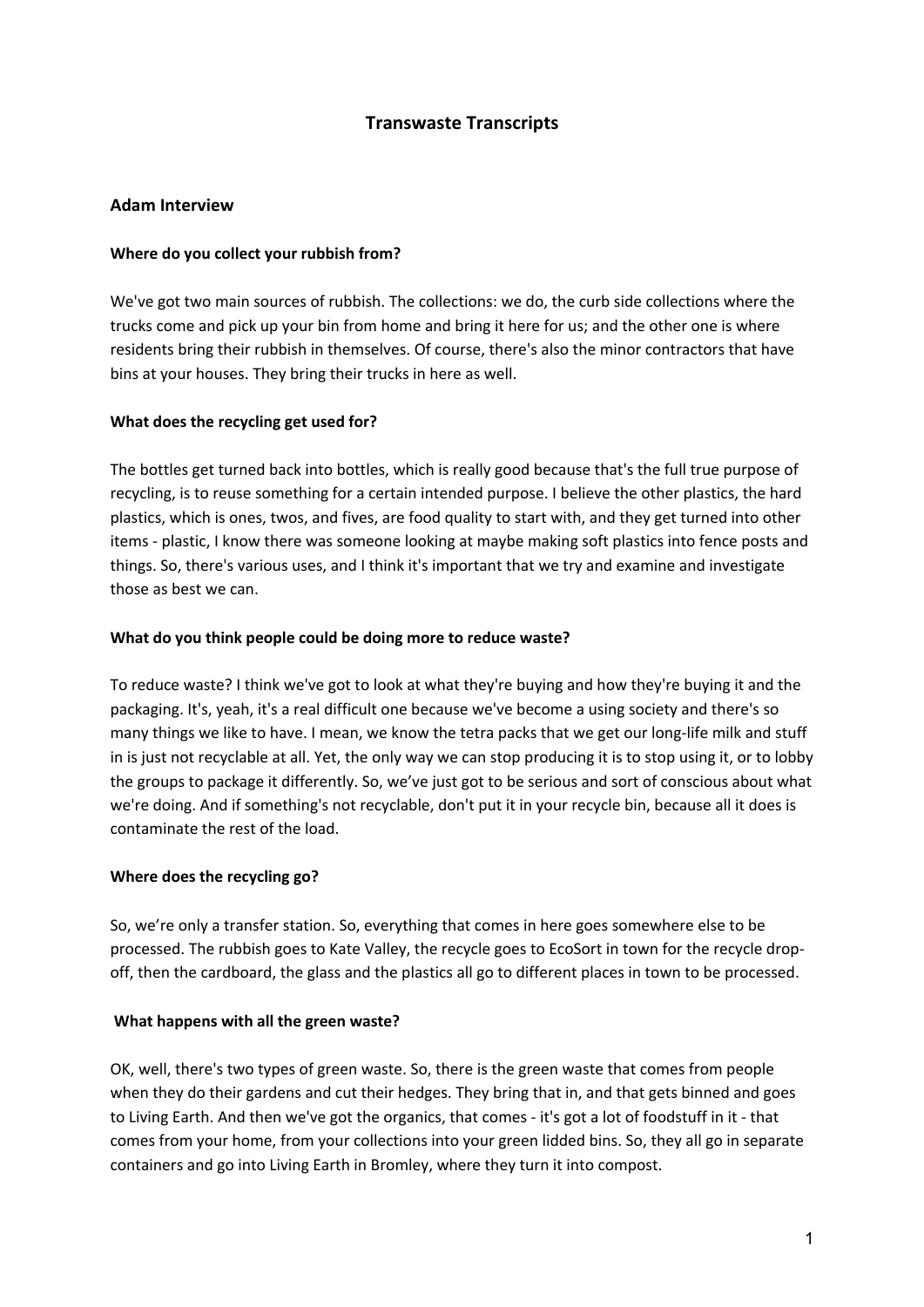It's about a three-week process. So, it's really accelerated composting. And it's really important that we don't have any contamination in there. Otherwise, that can ruin the whole process.

# **Why is it that you collect green litter bins every week, and the other two-coloured bins only once every two weeks?**

Simple answer the smell. OK, because most homes, when you're putting your rubbish into the green bin, you're putting your organics, you're putting your food, the old fish, the old ham... And after a couple of weeks, it starts to get a bit high, especially in the heat of summer.

So, it's a weekly... We want to get it to Living Earth before it starts composting here, so that they can put it through their process.

# **What do you do with the clean fill and the hard fill?**

Yet we package that up into the bins and we take that up to Sutherlands Pit, which is on the Oxford Road, and it goes in a big hole in the ground. Because it's clean, it's contamination free. We specifically check that we're not getting anything with asbestos in dropped off.

So, it's only the clean bricks, concrete and soil that we send away.

### **Could you tell us a bit more about the compacting, the process?**

Yeah, sure. So, people drop their rubbish in. They'll drop it off the side of the pit, and we use a loader or load the compacter, into a big hopper. And that will push it - it's a very powerful machine - it pushes into a pod. Now, the trailer pods will hold 17 and a half tonnes, and the truck pods 10 and a half tonnes. And that gets packaged and pushed in - we shut the doors, make sure it's all tight and nothing can fall out - and taken up to Kate Valley.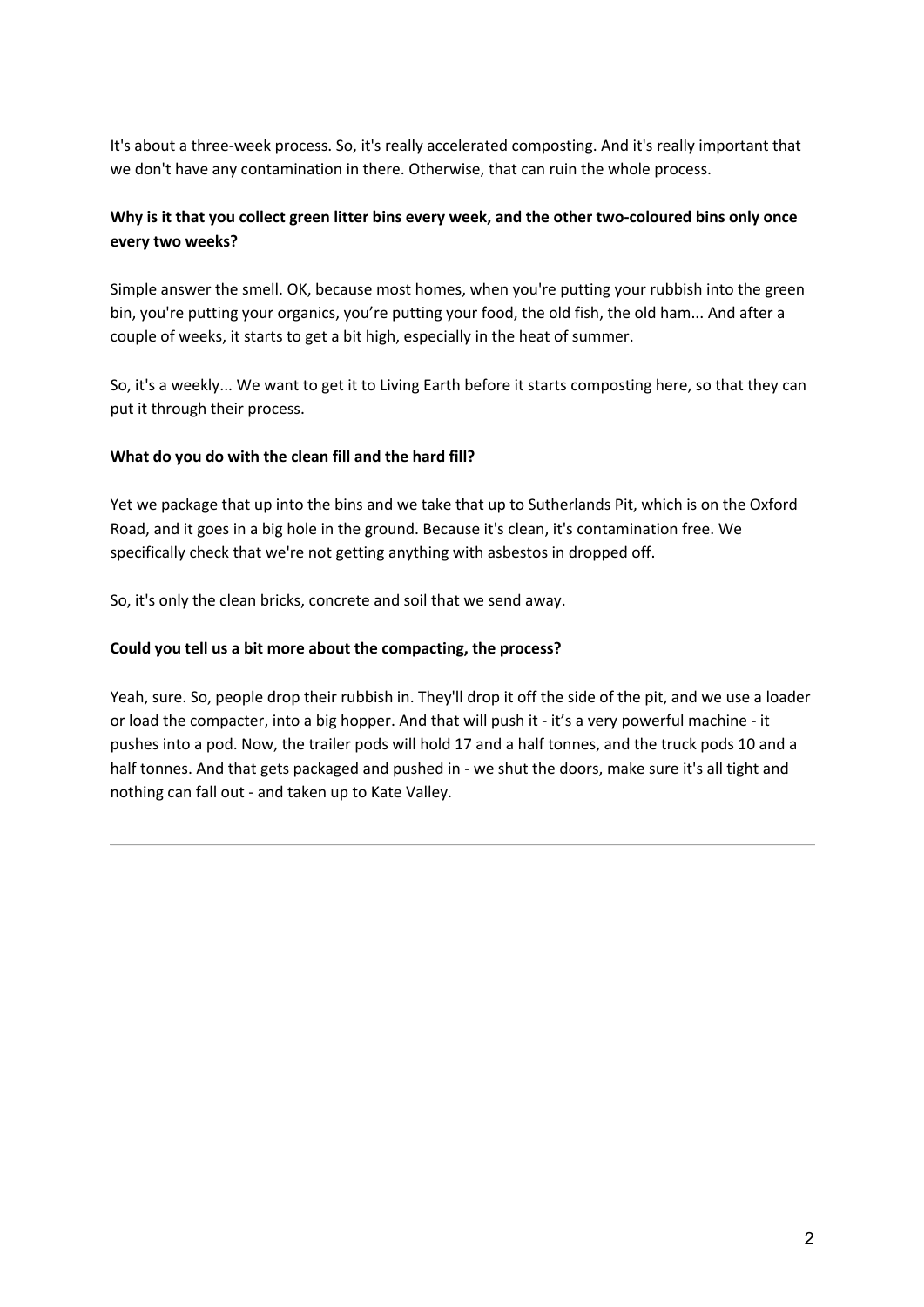# **Saffron Interview**

### **How was Kate Valley brought to existence?**

It started back in the late 1990s when some of the councils started looking for another site to put a regional landfill in the area. And it was also because Burwood Landfill in Christchurch was starting to close. So, they started looking for sites and ultimately came up with Kate Valley in about 2002. They started making plans.

# **What are your plans to reduce rubbish?**

I do think we're actually starting to see a reduction in waste volumes of rubbish coming out of the city because everybody's so much more aware of reducing the waste.

### **Tell us about Tiromoana Bush**

Yeah. Tiromoana Bush is out beyond us there, you can see towards the ocean. When Transwaste bought the property, they recognised that there were some remnants of old coastal forest out there, and after consulting with a professor at the university, decided to, to set aside 400 hectares as a sort of regional reserve for the public.

So, they put in a walkway out there, planting lots of native trees, getting rid of all the pests, all the animals that eat birds and things, and all the birds are actually starting to come back. So, every year we were planting up to 10,000 native plants in that area. And it's a really great sort of half-day walk for the public and well used.

# **Well, is your main end goal?**

Ultimately, you know, Kate Valley is a very highly engineered landfill. So, we have the liner underneath, and we capture the gas. Really, what we're trying to do is dispose of the waste in a good, safe, environmental way so we don't have any problems in the future.

It would be nice to have no waste at all. But that, for the moment, it is not a reality. You know, everybody's still producing rubbish. So, you know, Kate Valley is what we call "state of the art" engineering. It's the best place to be putting it.

#### **Do you get funding from the government?**

Not really. The costs of running the landfill, etc. really come from the councils and the users, the people who dispose of the waste here. So, it's all of us that live in Canterbury that send our waste here, ultimately pay through our rates and things through the councils.

But we also have a lot of businesses that send their waste here as well. Construction, demolition, waste, manufacturing waste, and they pay directly to Transwaste. And it's collected on our weighbridge here. Basically, every tonne of waste that they bring in here they get sent a bill.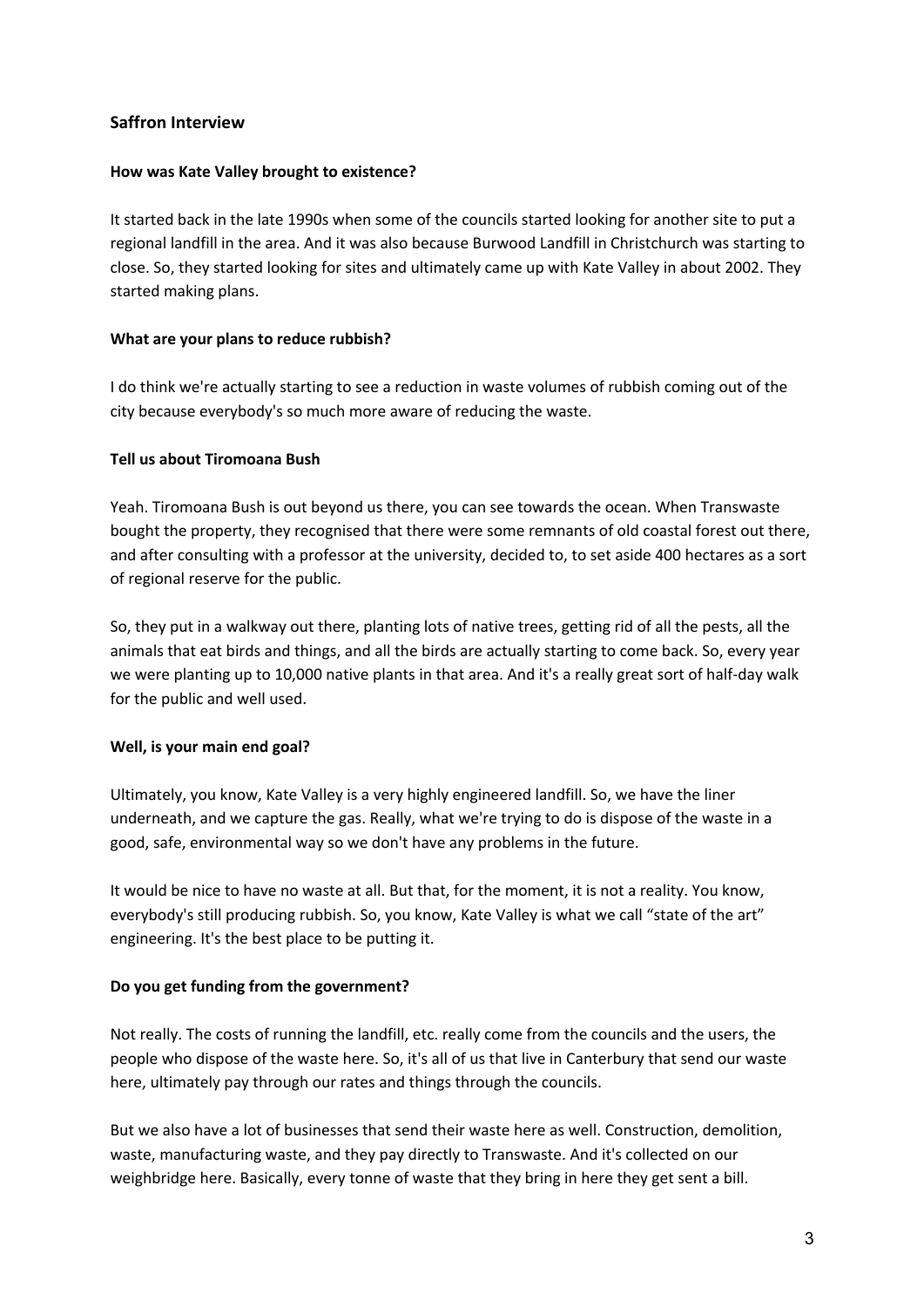### **Poppy Interview**

#### **What happens when a truck arrives from Southbrook?**

When it turns up here, it goes into one of the lanes you can see behind us. And when he gets in there, he'll disconnect his trailer, then he'll take off the bin off his truck and put it on the ground. He'll pull the one off his trailer and put it on the ground. And then two things happen from there. One, he'll go and get empty bins and reload himself, and go straight back to Southbrook. And the guys here operating with their eight-wheel drive trucks will then take the bins he's brought here down to the waste face and empty it.

# **Why don't the trucks coming from Southbrook dump the rubbish straight onto where it's going to be buried?**

The site here is a closed site and because of that, we only allow the trucks that work here to go down there. Because of that, too, we have less maintenance on our roads, and we don't get any dirt transferred from the waste face or the landfill onto their trucks, to transfer onto the road.

### **How much waste is collected and buried a year?**

It varies from year to year. We've had in the past about 250,000 tonnes. And last year we were looking at around 350,000 tonnes due to all the additional pressures of ex-earthquake stuff and people cleaning out their houses after Covid.

# **How much rubbish would you say you have in your dump currently?**

At the moment there's just over four million tonnes worth. The landfill has been operating since 2005 for sixteen years, and we've collected four million tonnes.

#### **How did you prepare the ground for burying the waste?**

Before we bury the waste, we have to build a special landfill cell. So, we sculpture the land, and we line it all with very thick plastic. Once that's down, we put gravel on top of it. And then only after that do we put waste on top of that.

#### **What sort of soil do you use to cover the waste?**

The first thick cover is a clay, and the clay is specifically, so we don't get any odour out or water into it. On top of that, we put topsoil for the grass to grow.

#### **What do you plant on the dirt covering the waste?**

We can only plant grass. The risk with planting trees is that the root will go in and break through the soil into the waste. So therefore, we can only plant grass.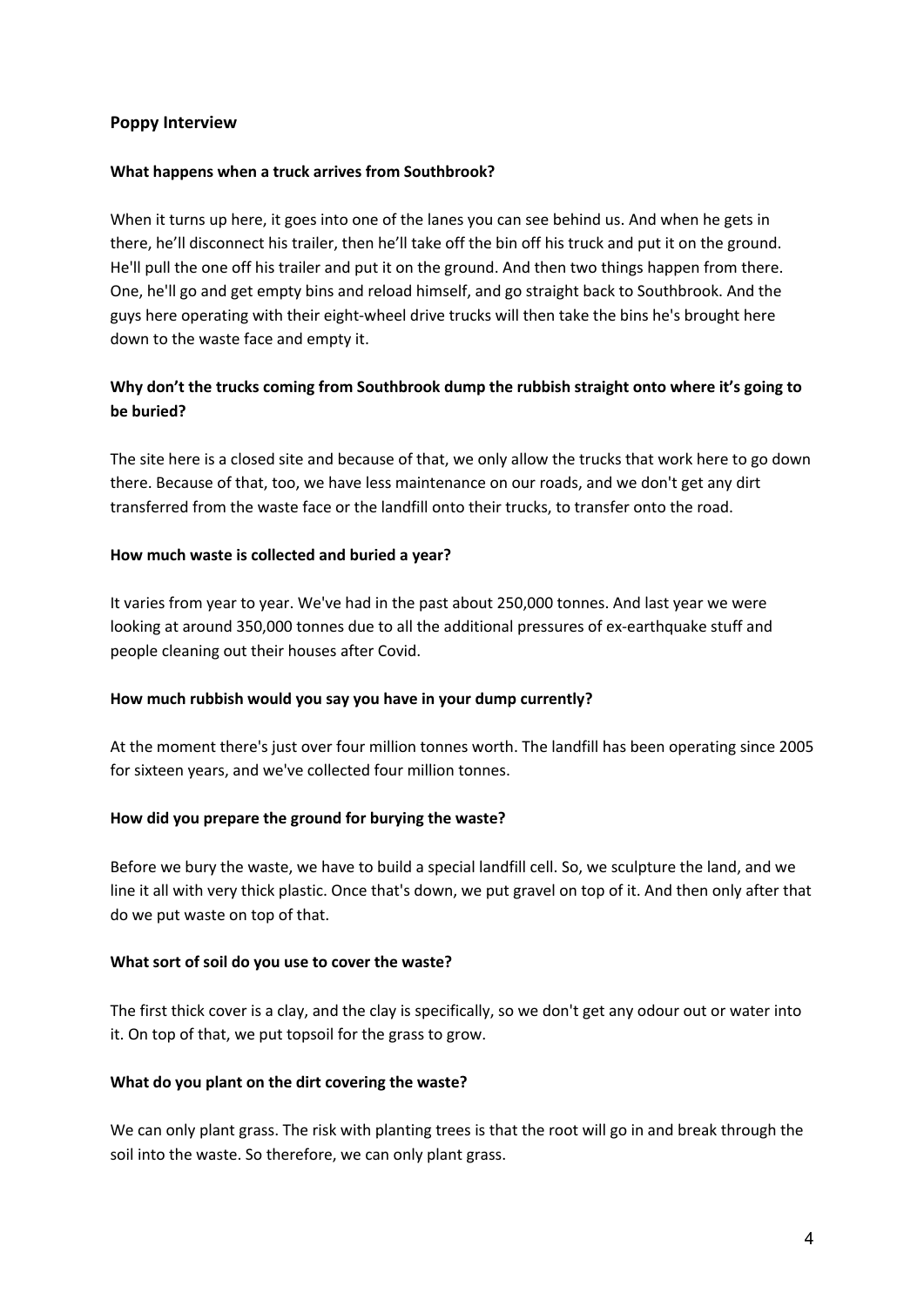### **Will the liner start to decompose? And how will you monitor this?**

The liner won't decompose. It's designed to last virtually forever. We monitor it by monitoring the waters that go under the landfill and around the landfill. We also monitor the leachate contained in the landfill, so we would know if any leaked out.

### **Rangi Interview**

#### **How long have you been working for Transwaste?**

Oh, I've been here 10 years this year.

### **What are your duties here?**

So, my duties here is the main dozer operator, and it's controlling all the trucks with all this general waste coming into the valley. Also, all our dump trucks that are bringing in daily cover to cover up all the waste at the end of the day. Other duties is the compactor that compacts the rubbish. And now and again on the digger, which covers up all our rubbish every day and our general special waste, that come into the valley.

### **What type of training is involved?**

A lot of training is involved in heavy machinery, how to get in and out of your machines. We do a prestart every morning to make sure you got your oils and your water levels and all that. So, you've got to make sure you know where to find all of them. What you're looking for with their tracks, any damages that might crack - any major stuff we have to get specialized people in to fix them.

# **What type of skills do you need to ride the machines?**

So, for your dozer, your compactor, and your digger you pretty much need good hand and foot control, because you're using everything. Using your eyes is probably your main one as well. Looking out for your surroundings of all the different types of machines that are coming nearby you, pedestrians, people being around on the floor. And that's about it, really.

# **Tahlia Interview**

#### **Where does all the electricity go?**

So, the electricity that we generate on site goes out through those power lines and out into the, what they call the national grid. So, it basically goes into the ..., down at Waipara there's a substation where the power gets put into, and then it's distributed around the country.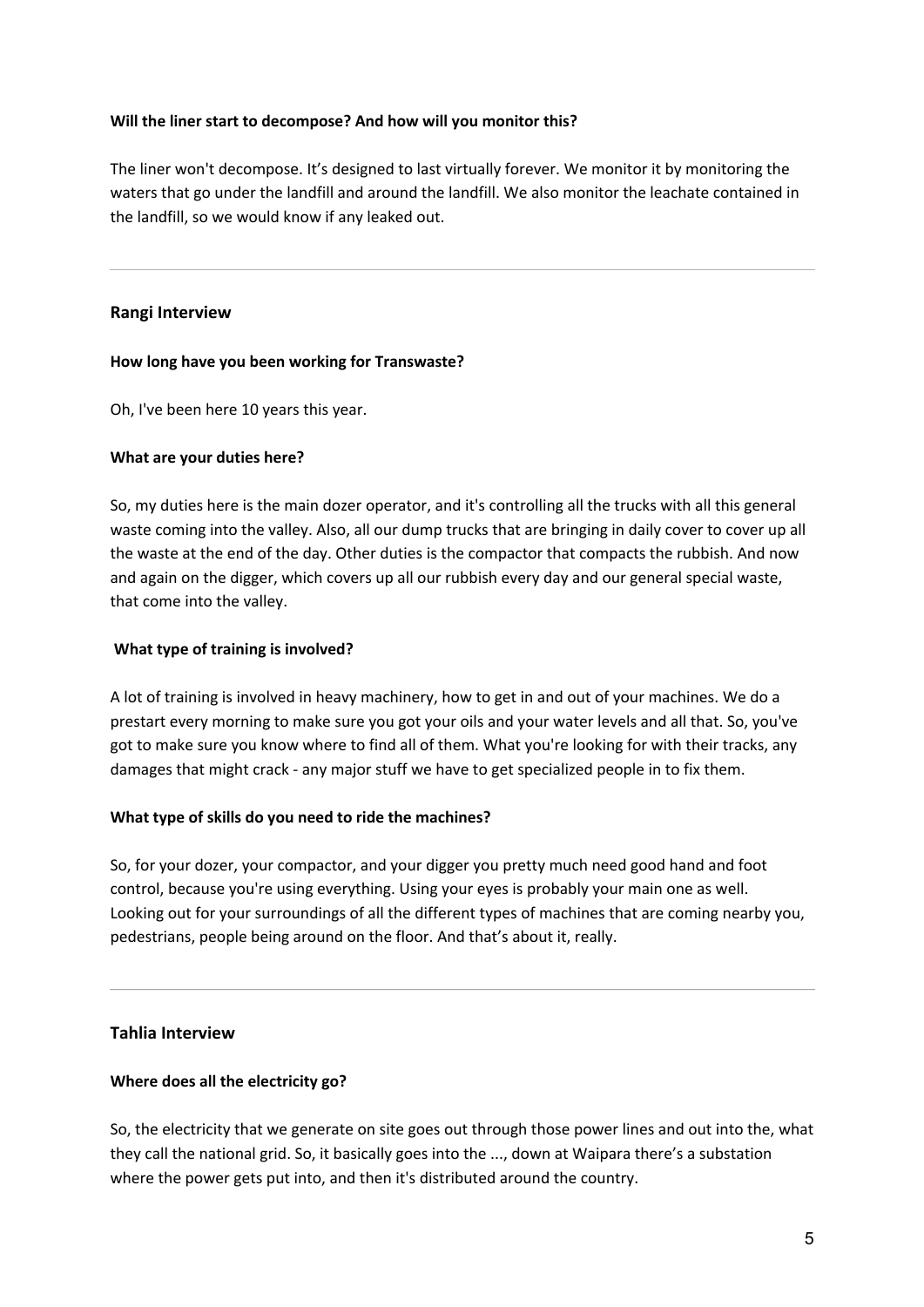### **And how much is each generator?**

Yeah, that's a good question. The last generators we put in G3 and G4 because we have four of them. So, the third and fourth one cost about one point four million dollars each. By the time we get them shipped in from Europe, and we do all the works and pipe works to connect them up. So, they been one point four million dollars each.

### **What is your target in terms of generators?**

Yeah, well, say, for the moment we have four generators, so that's four megawatts. Each one is one megawatt, and a megawatt's, about a thousand houses of power. So, you know, at the moment, we have enough power to sort of run 4,000 houses, and ultimately, we'll probably have around 10 megawatts. So, you know 10,000 houses, which just for scale, it's basically just about the population of Hurunui District Council up here. So, we reckon we'll get up to 10 megawatts.

### **Is the power created for each generator for the South Island grid only?**

No. Generally, when it goes into the grid, it all gets mixed up. So, it's power that just basically goes through the lines, and this is distributed through the lines wherever it's needed, really. We sometimes joke about our neighbours here having very fresh power, but it's not quite, quite that way. But generally, it just gets used wherever it's needed.

# **What training is required for the generators?**

It's a range of training. The main one I guess, to keep the engines running, because we have to repair them quite regularly as a mechanic. So, we do have one fully trained mechanic. He has two technicians that also help with all of that work, and they also do all the measurements of the gas field, all the wells and things around. They also install the gas lines, the wells, and then there's a supervisor that sort of manages that team. And you've got to understand the electricity side of it as well. So, it's quite a mixed bit of experience that those guys need to have.

#### **What computer system is required for the generators?**

Yes. So, the engines that we have here are Jenbacher, they're made in Austria. They come with their own systems, their software. So, they've got sensors on the engines that will automatically stop the generator if something starts to go wrong, rather than it get damaged.

They're also designed to send messages to the mechanics, to my guys. If they stop or something is going wrong with the engine, they'll send a text message to the car so that they know that it's got a problem. But they'll also, as I said, shut themselves down as well.

So, you know, it's quite sophisticated software that comes with them.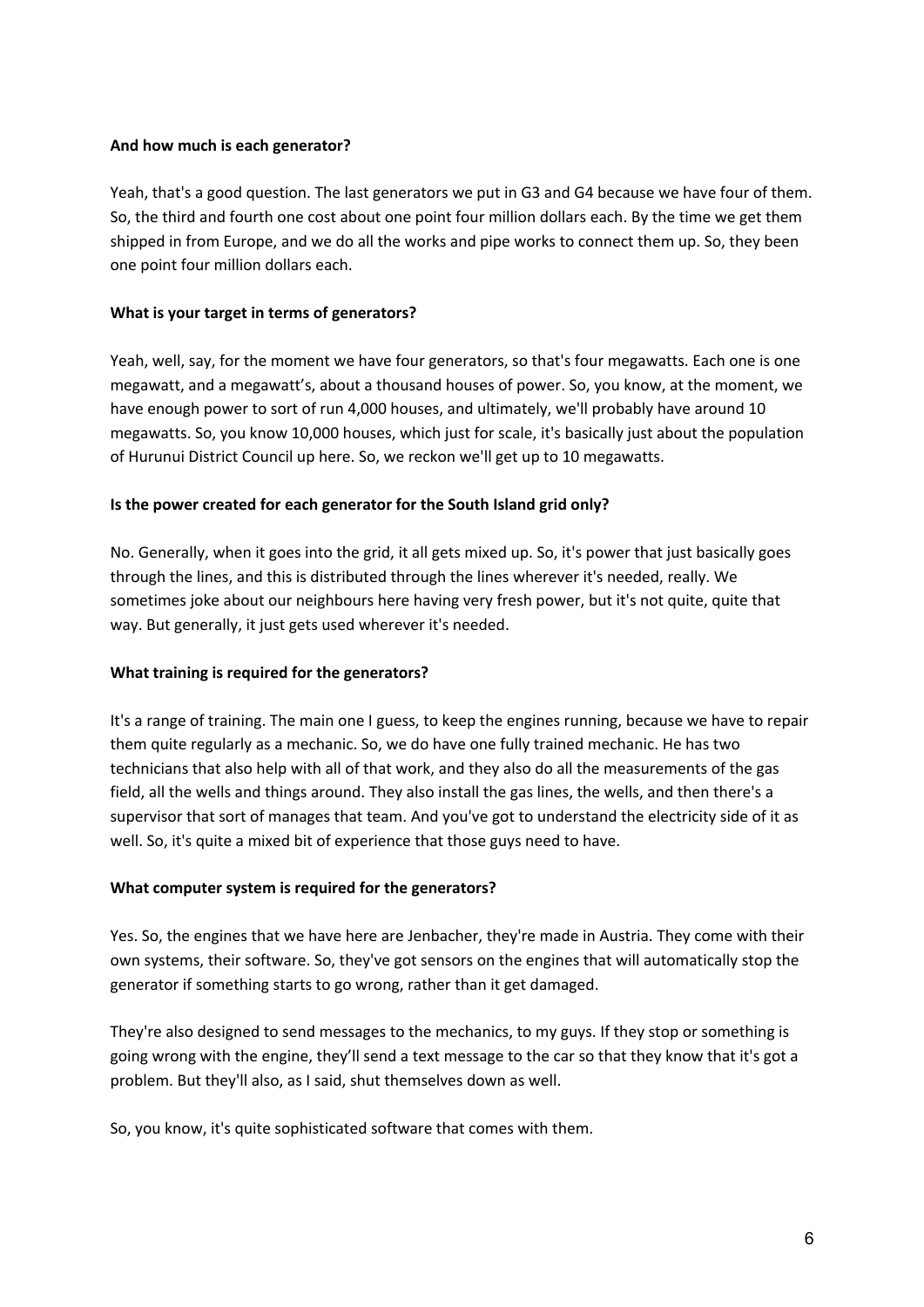# **Documentary**

The Kate Valley landfill is working hard to be as environmentally friendly as possible. They separate organic waste (which is any biodegradable waste containing plant or animal matter) from other rubbish, for the generators to convert the organic waste into renewable energy!

When you decompose organic waste, it releases harmful gases into the atmosphere called "greenhouse gases" - mainly methane, but also carbon dioxide. But Kate Valley has pipes which stop the gases from being released into the atmosphere and they collect the gas and store it, to be used as fuel for the generators to create electricity!

There are four generators on site, and each generator produces about one megawatt of electricity (one megawatt is equal to one million watts of electricity) and can be used to power around 1,000 Kiwi homes!

The generators are on 24 hours a day every day and only get turned off rarely, when they need maintenance or repairs done. Each generator lasts around 10 years. Then they need to be replaced.

Ko Ngāi Tahu te iwi Ko Ngāi Tuahuriri te hapu Ko Mahaanui te Tuarua te whare. Ko Tuahiwi te Kura.

Our Kura is in Tuahiwi. Our marae is across the road. We are Ngāi Tūāhuriri.

Transwaste have consulted Te Rūnanga o Ngāi Tahu and Ngāi Tūāhuriri during the life of the Landfill at Kate Valley and the restoration of Tiromoana Bush. In the year 2000, a charter was established between Transwaste and Ngāi Tūāhuriri.

In December 2018 an ika pou whenua was unveiled as part of the opening of the new walkway. Pou whēnua represent the relationship between tūpuna, whenua and the mana o tangata whenua. Its name is Te Ara Matairangi. It is tall. It stands at a lookout, on a cliff, at the end of the walkway. It overlooks the beach, Tiromoana Bush and the valley. The cliff drops away at the sea and the stream meets the sea below. Ngāi Tahu master carver, Fayne Robinson, created the pou. The carvings on the pou show Ngāi Tūāhuriri values, the values important to mahinga kai, and the significance of the area.

The process starts when collection trucks pick up rubbish from people's homes and businesses around Christchurch and take it to transfer stations such as Southbrook Resource Recovery Park.

At the transfer station, a giant loader is used to scoop rubbish out of the pile and load it into a big metal container. Then it gets compacted as tightly as possible. When a container is full, it gets loaded onto a transport truck and driven out to Kate Valley Landfill. When the truck arrives at the landfill, it unloads the containers in a delivery area. They are picked up by another truck and driven to the tip face, which is where the rubbish is buried.